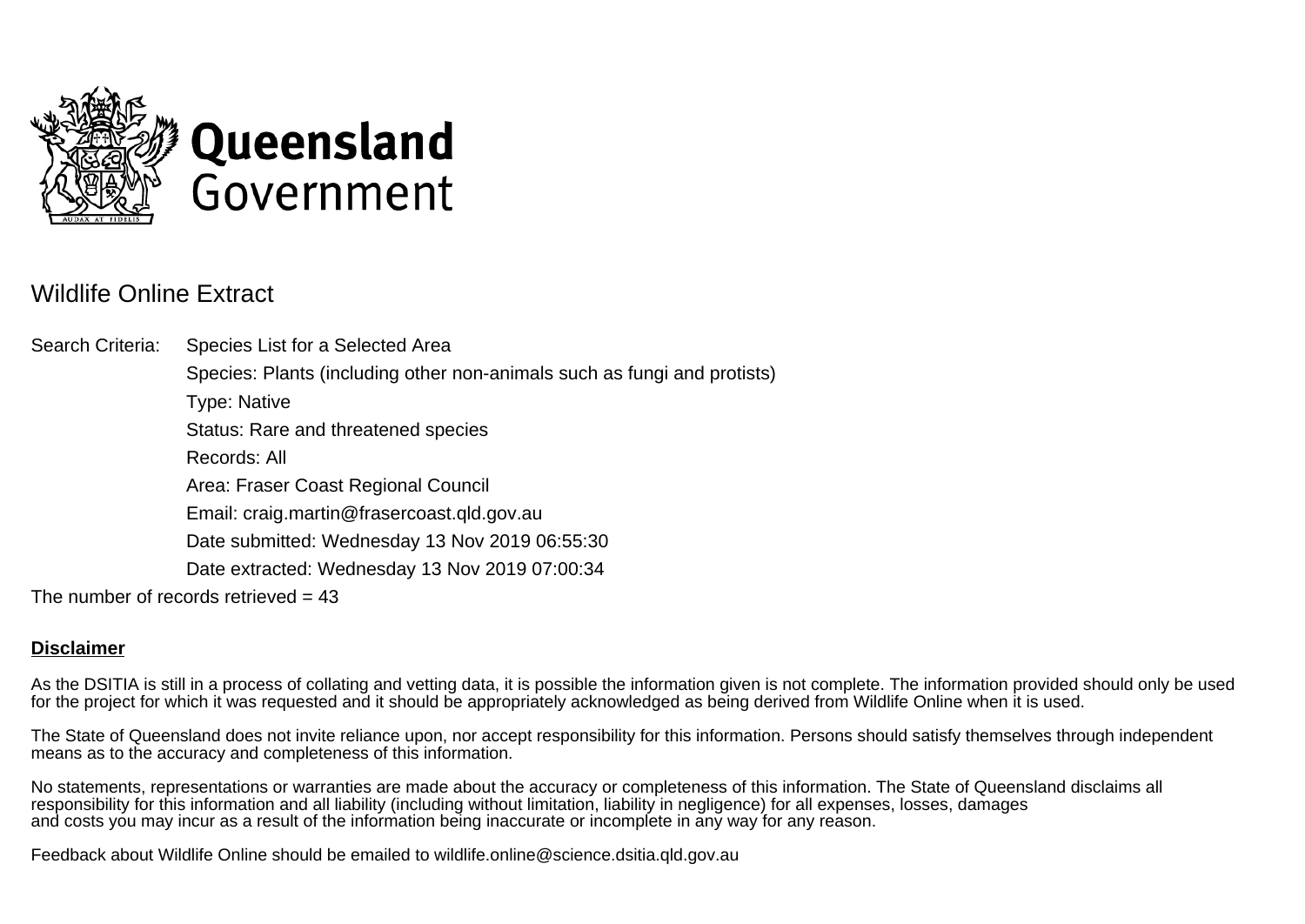| Kingdom Class |             | Family                 | <b>Scientific Name</b>                      | <b>Common Name</b>    | Q              | A           | Records     |
|---------------|-------------|------------------------|---------------------------------------------|-----------------------|----------------|-------------|-------------|
| plants        | land plants | Alismataceae           | Astonia australiensis                       |                       | E              |             | $\mathbf 1$ |
| plants        | land plants | Apocynaceae            | Parsonsia sankowskyana                      |                       | E              |             | 1/1         |
| plants        | land plants | Aponogetonaceae        | Aponogeton elongatus subsp. elongatus       |                       | <b>NT</b>      |             | 2/2         |
| plants        | land plants | Asteraceae             | Cassinia collina                            |                       | V              |             | 1/1         |
| plants        | land plants | Bignoniaceae           | Tecomanthe hillii                           | Fraser Island creeper | <b>NT</b>      |             | 6/3         |
| plants        | land plants | <b>Blandfordiaceae</b> | Blandfordia grandiflora                     | christmas bells       | E              |             | 6/2         |
| plants        | land plants | Byttneriaceae          | Commersonia leiperi                         |                       | $\vee$         |             | 5/5         |
| plants        | land plants | Cycadaceae             | Cycas megacarpa                             |                       | E              | Е           | 7/6         |
| plants        | land plants | Euphorbiaceae          | Mallotus megadontus                         |                       | $\vee$         |             | $\mathbf 1$ |
| plants        | land plants | Euphorbiaceae          | Fontainea rostrata                          |                       | V              | V           | 13/11       |
| plants        | land plants | Fabaceae               | Daviesia discolor                           |                       | V              | V           | 1           |
| plants        | land plants | Goodeniaceae           | Coopernookia scabridiuscula                 | coopernookia          | V              | $\vee$      | 1/1         |
| plants        | land plants | Hernandiaceae          | Hernandia bivalvis                          | cudgerie              | N <sub>1</sub> |             | 3/1         |
| plants        | land plants | Mimosaceae             | Acacia attenuata                            |                       | V              | $\vee$      | 17/9        |
| plants        | land plants | Mimosaceae             | Acacia baueri subsp. baueri                 | tiny wattle           | V              |             | 20/7        |
| plants        | land plants | Mimosaceae             | Archidendron lovelliae                      | bacon wood            | V              | $\vee$      | 8/6         |
| plants        | land plants | Myrsinaceae            | Myrsine serpenticola                        |                       | E              |             | 1/1         |
| plants        | land plants | Myrtaceae              | Rhodomyrtus psidioides                      | native guava          | E              |             | 6/1         |
| plants        | land plants | Myrtaceae              | Xanthostemon oppositifolius                 | southern penda        | $\vee$         | V           | 10/6        |
| plants        | land plants | Myrtaceae              | Rhodamnia rubescens                         |                       | E              |             | 1           |
| plants        | land plants | Myrtaceae              | Eucalyptus decolor                          |                       | <b>NT</b>      |             | 4/3         |
| plants        | land plants | Myrtaceae              | Eucalyptus hallii                           | Goodwood gum          | V              | $\vee$      | 3/2         |
| plants        | land plants | Myrtaceae              | Melaleuca cheelii                           |                       | <b>NT</b>      |             | 16/9        |
| plants        | land plants | Orchidaceae            | Diuris parvipetala                          |                       | V              |             | 1/1         |
| plants        | land plants | Orchidaceae            | Eulophia bicallosa                          |                       | <b>NT</b>      |             | 1/1         |
| plants        | land plants | Orchidaceae            | Habenaria harroldii                         |                       | E              |             | 5/2         |
| plants        | land plants | Orchidaceae            | Pterostylis sp. (Gundiah W.W.Abell AQ72188) |                       | <b>NT</b>      |             | 5/5         |
| plants        | land plants | Orchidaceae            | Prasophyllum exilis                         |                       | <b>NT</b>      |             | 8/3         |
| plants        | land plants | Orchidaceae            | Phaius australis                            |                       | E              | Е           | 7/2         |
| plants        | land plants | Orchidaceae            | Diteilis simmondsii                         |                       | <b>NT</b>      |             | 5/2         |
| plants        | land plants | Orchidaceae            | Pterostylis nigricans                       |                       | <b>NT</b>      |             | 4/4         |
| plants        | land plants | Proteaceae             | Persoonia prostrata                         |                       | <b>PE</b>      | EX          | 2/1         |
| plants        | land plants | Proteaceae             | Macadamia integrifolia                      | macadamia nut         | V              | V           | 12/5        |
| plants        | land plants | Rutaceae               | Boronia rivularis                           | Wide Bay boronia      | <b>NT</b>      |             | 21/17       |
| plants        | land plants | Rutaceae               | Murraya crenulata                           |                       | E              |             | 6/6         |
| plants        | land plants | Santalaceae            | Thesium australe                            | toadflax              | $\vee$         | $\vee$      | 1/1         |
| plants        | land plants | Sapindaceae            | Cossinia australiana                        |                       | E              | $\mathsf E$ | 7/5         |
| plants        | land plants | Simaroubaceae          | Samadera bidwillii                          |                       | $\vee$         | $\vee$      | 92/43       |
| plants        | land plants | Symplocaceae           | Symplocos harroldii                         | hairy hazelwood       | <b>NT</b>      |             | 2/2         |
| plants        | land plants | Zamiaceae              | Macrozamia longispina                       |                       | <b>NT</b>      |             | 2/2         |
| plants        | land plants | Zamiaceae              | Macrozamia pauli-guilielmi                  |                       | E              | Е           | 121/46      |
| plants        | land plants | Zamiaceae              | Macrozamia parcifolia                       |                       | V              | $\vee$      | 144/36      |
| plants        | land plants | Zamiaceae              | Macrozamia cardiacensis                     |                       | $\vee$         |             | 5/5         |